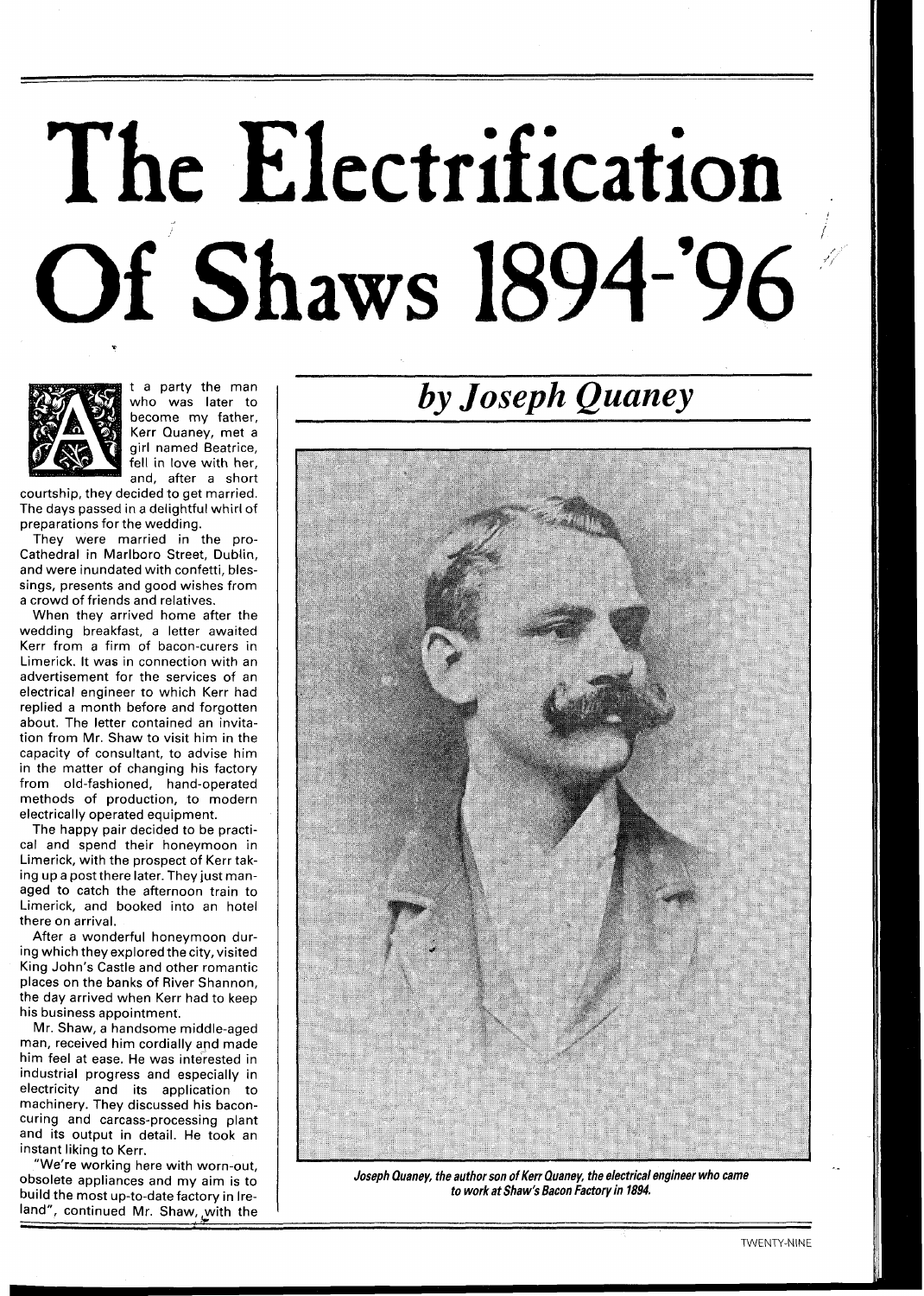outspokenness and assurance of one to whom money doesn't matter.

"Name your salary, Kerr, and you'll have a free hand with everything; we'll plan the whole thing together", he said, convinced that he had met the right man.

The sudden question about salary stumped Kerr. There was no 'rate' for electrical engineers in those days, as the profession was not properly established and one of Kerr's weak points was to underestimate his own value.

On the spur of the moment he named a salary which was about half what Mr. Shaw thought he would expect. Mr. Shaw, shrewd businessman that he was, never blinked an eyelid, but just expressed delight at having secured the services of a competent engineer. With a mutual feeling of confidence and friendship, they shook hands and the interview ended.

Kerr returned to the hotel, elated at having secured steady employment for the next couple of years, as his savings were running low. Beatrice was delighted at his success. As it was beyond their means to continue living in an hotel, they went house-hunting next day, and ended up by renting a small house in Davis Street.

A week later furniture and household effects, including a beautiful piano, arrived, after a five-day voyage on the canal boat from Dublin. They were not long settling in their new home and a period of great happiness followed.

The neighbourhood reminded them of Dublin, surrounded as it was by streets of Georgian houses with the same distinctive features of deep areas, iron railings, steps upto the front doors, ornate fanlights and iron balconies in front of the windows, and brickwork mellowed to a sickly yellow, just as if the houses had been transplanted en bloc from Dublin's Dorset Street or Merrion Square.

In 1894 Limerick city had every right to be called 'ancient'. There were few gaslights in the streets or houses, no telephones, no motor cars or public transport of any kind, and the luxuries of baths and lavatories were enjoyed only by a privileged few. A very low standard of living prevailed among the working classes, and Samuel Lover's "stage Irishman", was a living reality.

The Royal lrish Constabulary maintained law and order in the County, and the City Corporation employed watchmen to arrest footpads and thieves who infested the streets after dark. Watchmen patrolled the streets at night, swinging rattles, calling out the hours and generally making a racket to let everyone know that they were on duty, so that people could sleep in safety and comfort. They were tolerated by the ratepayers as a necessary evil.

The sidewalks in the main streets were paved with flat stones but in the side streets they were muddy and crisscrossed with wheel tracks.

The city itself was a stronghold of class distinction, vested interests, bigotry and snobbery. There was an affluent society of Anglo-Irish landed gentry, army and naval officers, a sprinkling of snobbish, high-up civil servants and a quota of parasites who supported the regime and prospered under its protection.

British rule and all its works and pomps was detested by the vast majority of the townspeople, who regarded it, rightly or wrongly, as the direct cause of their poverty and heritage of political woe. lrish people who sided with the British, or fraternised with them in any way, were regarded as traitors to their country and were ostracised by their own kith and kin.

Kerr was not long resident in Limerick before he found himself a kind of social misfit. His education and professional status placed him on the same social plane as a senior army officer, and he would have had no difficulty in being proposed and accepted as a member of any of the city clubs. However, as an Irish-American, he had no wish to be seen hob-nobbing with those who upheld British rule, and the only alternative was to mix with nationalist fanatics who were forever making preparations for militant action of one kind or another. This was not to his liking either, so he finally decided to steer a course between both factions, to settle down to the job in hand and leave politics to the politicians and fighting men.

After his appointment, he turned the front parlour of their new home in Davis Street into an office, got out his drawing-board and tee-square and began working on the plans for reconstruction and electrification of the old factory in Mulgrave Street.

The original factory was a sprawling collection of tin-roofed sheds and outhouses where over a hundred men and women were employed in the killingroom curing bacon and hams and manufacturing other pork products, for which the firm already had a big market in Ireland, England and America. Practically all the work was done by antiquated hand methods.

Kerr could never get over the lack of transport facilities and bad roads in Limerick. Used to the clean sidewalks and acres of asphalt in New York, he abhorred dirt and mud. With the inbred naval habit of keeping a smart appearance and maintaining the dignity of his profession, he set out to walk the distance from Davis Street to Mulgrave Street each morning in top hat, frock coat and polished boots, but before he got very far his boots and trousers were as muddy as a ploughman's. The alternative was to accept a lift on an assand-cart, of which he had plenty of offers, and tempted as he often was to

take one, he felt that if he did his incongruous appearance would make him the laughing-stock of the town.

When the people got to know that he was the first electrical engineer ever to come to Limerick, they treated him with deference almost amounting to awe.

"Look, there's Mr. Quaney. that's goin' to bring th' 'lectricity here", or 'Aw, he's another Edison", they'd say, trundling along on their asses-andcarts. When he went around the old factory it was all "Yes, sir" and "No, sir", or "What can I do for you, sir?". Everyone saluted and salaamed and did their best to please him.



The first plan off his drawing-board was for the new boiler-house and hundred foot chimney stack. **A** contractor was employed to build the chimney and boiler-house and also to extend the roof in the curing house. Mr. Shaw worked with Kerr on the master plan. Kerr estimated the power requirements and ordered the machinery. Mr. Shaw kept the accounts and never questioned the cost of anything.

"If you say it's the best equipment for the job, we'll get it, Kerr", he would say, reaching for his chequebook and writing out the order. Mr. Shaw supervised the construction of the new buildings and extensions and Kerr got out the blueprints for the machinery, shafting and belt-drives, and ordered the electrical power units to be used for the manufacture of brawn and sausages.

There was a burst of activity seldom seen in those parts when the three sixfoot diameter Lancashire boilers arrived by canal boat. The heavy sections were loaded on drays and hauled by teams of horses and men, over shockingly bad roads, to be assembled in the new boiler-house. Fitters arrived from England to assemble the boilers.

Then stories began to circulate about the pressure they would generate when the furnaces got going. It was an era before safety valves were perfected **4..**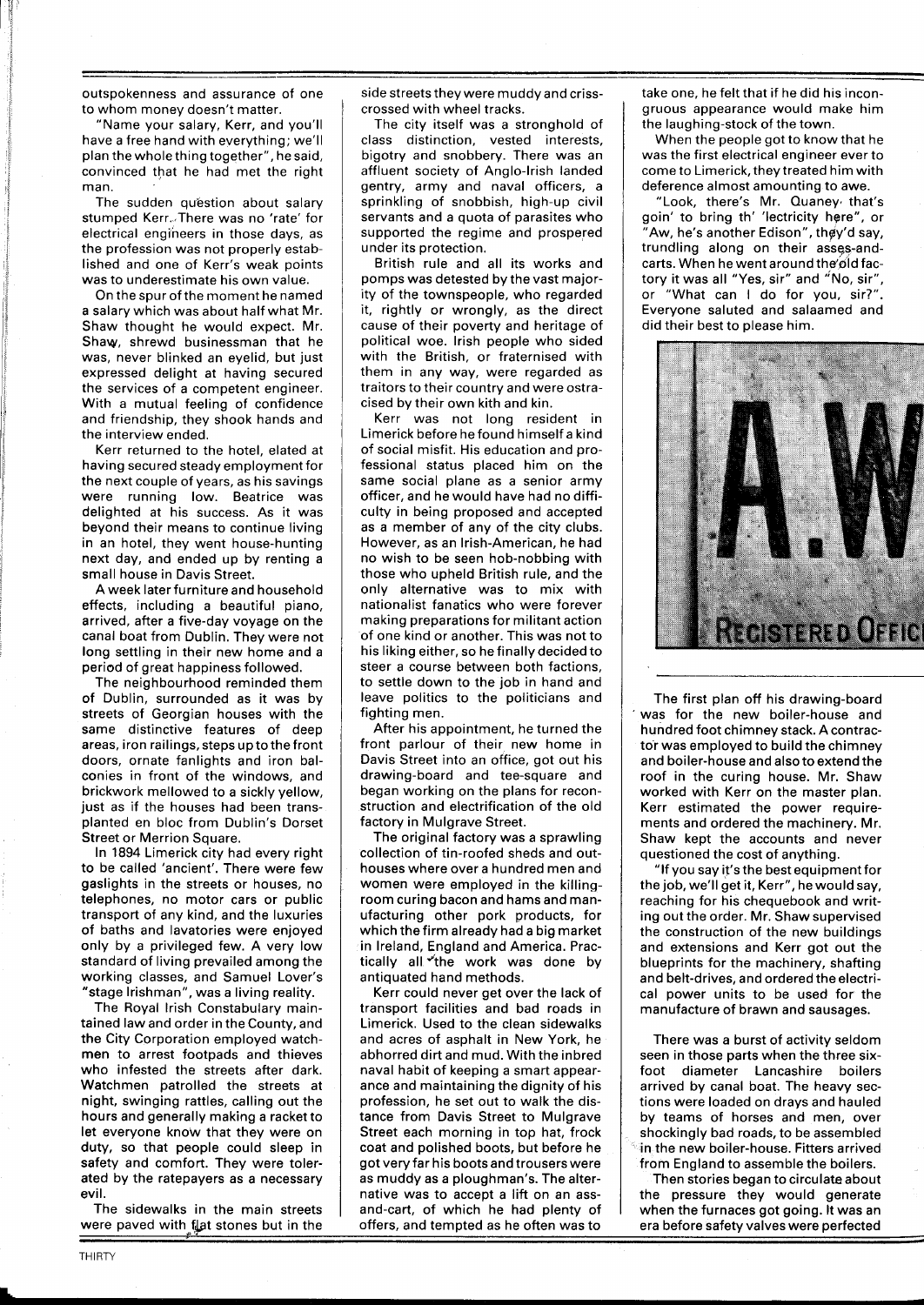and lurid tales had come through about boilers bursting in London, Glasgow, Newcastle and other great industrial cities and the number of people who had been killed or maimed by explosions. Most of the men were afraid to enter the boiler-house or to have anything to do with the boilers and gloomily predicted that local men would never take jobs as stokers.

Kerr worried a lot about the time he had to waste walking to and fro from work, although really it helped to keep him fit. His young wife was often lonely and depressed when he didn't come home for meals. Neither of them took

remained was to put the plans into practice. Mr. Shaw and Kerr were beginning to feel the strain of continuous overwork. At this stage one of their chief worries was the shortage of skilled technicians to do the fitting and pipe work.

Another thing was, that their overmastering desire to fulfil an ambition had not inspired the local workmen to greater efforts. Naturally indolent and sublimely ignorant, with a come-daygo-day outlook, the countrymen had little interest in any sort of progress and a profound distrust of machinery, regarding it as an enemy of their class



much interest in local affairs and few friends called to pass the time of day. Beatrice whiled away the hours practising at the piano and developing the wonderful talent she had for music.

On Sundays Kerr would listen to her playing, enraptured, then suddenly wake up and start planning furiously for some way to amass enough money to buy a house and build up some security for the future.

After months of work, the new boilerhouse was completed and the three boilers were installed as planned. The great hundred-foot brick chimney reared up, forming an appropriate monument to industrial progress. Two 'Lightfoot' steam engines with six-foot diameter flywheels, arrived in sections, were assembled on the engine beds and connected to the boilers. Then four 'Z' type dynamos arrived from London, via Dublin, by rail.

The dynamos were of the same patern as those used by Edison to provide electric light on the S.S. 'Colombo', around Cape Horn to San Francisco -the first liner everto be equipped with electric lights. The dynamos generated for 115 carbonised paper filament lamps and not a single bulb failed during the voyage, which lasted for two months.

The task of estimating and planning had now reached its peak, and all that that would cause more and more unemployment.

Although patriots sang 'The West's Awake' with great gusto, it was still in a trance industrially. Labourers started work in their own leisurely way and made a show of effort until someone produced a pipe and plug of tobacco, then everyone within talking distance followed suit and took it easy for a spell. If a stranger came near where men were working, they stopped automatically to find out who he might be, and what was his business and until these important questions were settled no-one would think of starting work again. Among the working class time didn't matter and the word 'hurry' was taboo.

Kerr was trained to work in an environment of American drive and efficiency, and the complete lack of interest shown in what was going on, annoyed and disheartened him. If there were two ways of doing a job, it was invariably done the wrong way and the supervision of handling and assembling intricate machinery was, at times, a penance.

When the dynamos and cables arrived, an unforeseen problem cropped up. An arrangement had been made for the manufacturers to send electricians to instal them, but a letter arrived with the news that no electri-

cians were available and would not be for some months.

The possibility of a long delay at this critical stage of the work worried Mr. Shaw and he discussed the matter with Kerr to find a way to avoid it. There wasn't an electrician of any kind in Limerick and it seemed unlikely that a .<br>satisfactory man would be found even. if they searched the whole country/ Kerr felt somehow that the onus was on him to see the job through and the only, way to do it was to tackle it himself, a risky task to undertake with the type of help available, but this was a challenge to his pride and professional integrity.

Beatrice was shocked when Kerr returned home and told her of his decision. Brought up with strait-laced ideas about the ethics of 'class' and all its delineations, she couldn't understand how "he could make himself so cheap".

Kerr, you're a qualified engineer, surely they can't expect you to go back to being an ordinary workman?", she enquired fretfully.

"There's no other way, dear. I couldn't walk off and leave the job as it is, could I?", he replied quietly, and so the matter was settled.

When Kerr decided to pocket his pride and work to see the job through, he didn't fully appreciate the disparagement he was letting himself in for. It was like having to face the world after being degraded in rank. When he was going around with a sheaf of plans, marking out the places for machinery and teaching workmen how to read blueprints, everyone looked up to him. He was a 'somebody', able to make his living with clean hands, the envy of the artisans; but the fall of Lucifer was no greater than his the day he turned up in a boiler suit and heavy boots, carrying a tool bag.

"Well, there's a come-down if ever there was ... an ordinary workman ... an' we thought he was a gintleman", they whispered. People kept out of his way, as if he was a leper, and he had some difficulty getting labourers to help him.

"Always thought there was somethin' queer about that fella," they went on. "If he'd joined a club an' mixed around with the gintry as he should, he'd a bin a Knight or somethin' by now," was their verdict.

But Kerr, knowing the world as he did, wasn't too perturbed about the psychological effects of having 'lost face', although he did feel a bit deflated one morning when one of his helpers answered respectfully "Yes, sir", and the other blurted out:

"Arrah, what are ya sirrin' him for,for Jasus'sake, hasn't he to work the same as ourselves?"

More than once he heard himself described as a 'Muggadhaun', but notwithstanding the slurs and innuendoes, he got on with the job, and his